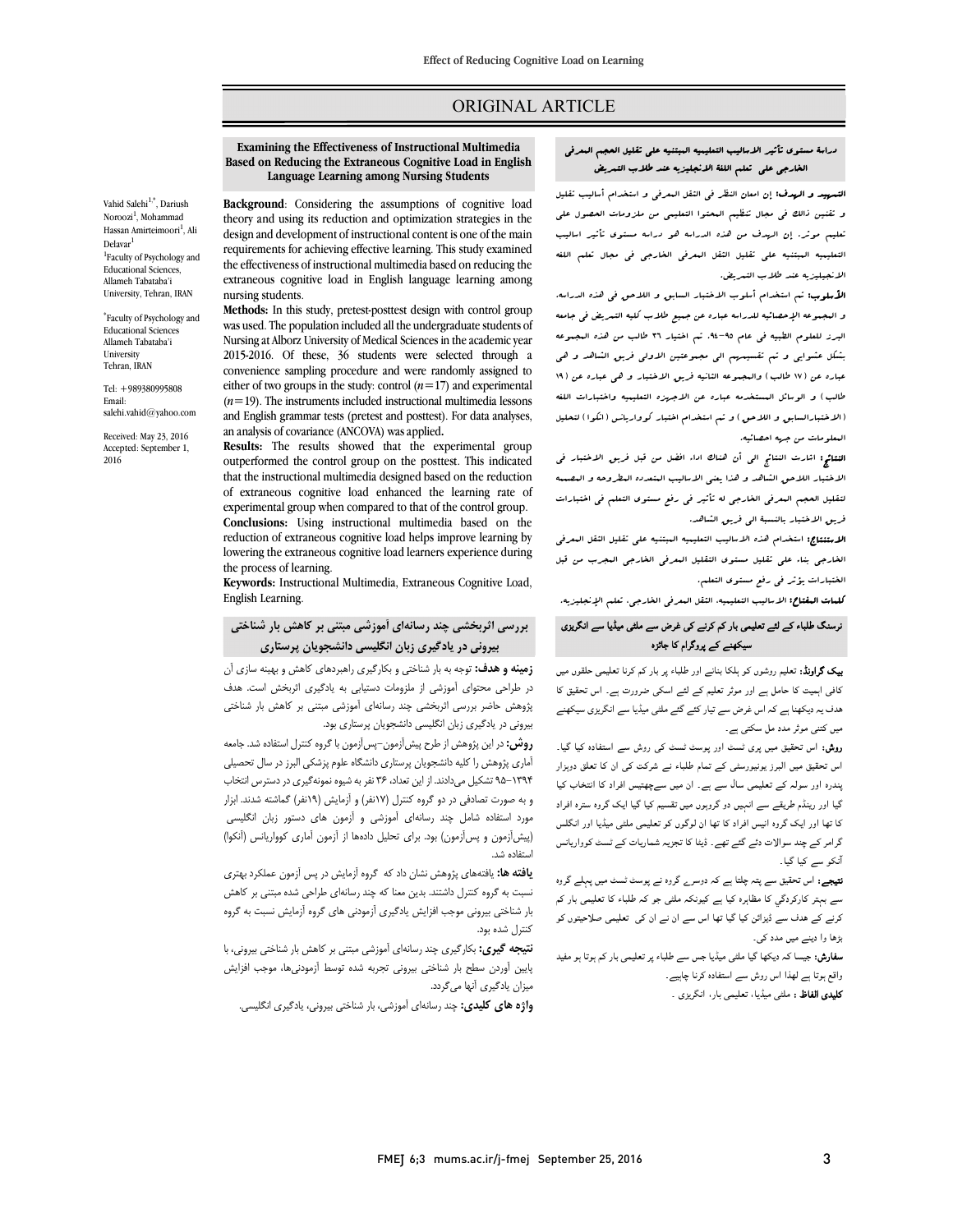$\overline{a}$  $\overline{a}$ 

## **INTRODUCTION**

 Creating favorable conditions and providing opportunities for achieving a deeper and more lasting level of learning is Taking advantage of scientific and instructional techniques, tools and media, technologists and instructional designers seek to design and present the instructional content in a way that is more attractive and easier to understand for learners. instructional designs are not of enough effectiveness and efficiency. These types of instructions, rather than facilitating and accelerating learning for the learner, especially for his working memory as a learning bottleneck, induce load or process of learning (1). A number of researchers and educational specialists believe that the difficulty of learning a subject arises from its cognitive load (2). The term cognitive load refers to the amount of load on short-term or working accommodate to the long-term memory. This mental effort for processing information is called cognitive load (3). The basic premise of cognitive load theory is that learners, when faced with fit w information, have a very immed working inemory<br>capacity for processing. According to this theory, if the mental burden of instructional content goes beyond the limited capacity of working memory, learning will be disrupted. If the number of elements to be processed simultaneously in the working memory is very high, too high memory capacity is required and this leads to consitive overload  $\left(\hat{\theta}\right)$ one of the main goals and ideals of instructional technology. Despite this, many technology-based instructions and cognitive density, thus slowing and even impeding the memory when processing data to encode that information to with new information, have a very limited working memory required, and this leads to cognitive overload (4).

 Cognitive load theory poses three kinds of cognitive load including intrinsic, extraneous, and germane cognitive loads. Intrinsic cognitive load is determined by the interaction level of expertise. Intrinsic cognitive load depends on the number of elements that should be processed simultaneously in working memory. Extraneous cognitive load is related to the processes that not only are not essential but also disrupt educational interventions. The cause of extraneous cognitive load in multimedia material is providing poor problem-solving techniques, providing information resources that are perform and so on. Germane load, which is caused by cognitive activities that contribute to learning, has been introduced into the theory at a later stage to account for the between the nature of the learning material and the learner's learning, and they should be changed through a series of distracting, unnecessary information-seeking tasks to learning-relevant demands on working memory (3).

 cognitive load theory related to the design of instructional content. A series of studies conducted by Mayer and his colleagues were related to the split-attention effect. It was found that instructions consisting of separate text and contained labels that clearly connected text and diagram (5, 6). Van Merrienboer and de Croock also conducted a similar study with computer programming content. A generation (conventional) group was compared with a completion stoup in tearning programming teenfiques. Results inticated<br>superior learning by the completion group. When using a Numerous researches have been done in the field of unlabelled diagrams were less effective than diagrams that group in learning programming techniques. Results indicated

 programming practice was linked to incomplete programs, and learners were only required to complete the partial solutions, whereas the generation strategy presented both found that instructional multimedia designed according to multimedia principles lead to more learning compared to conventional methods (8). Kalyuga, Chandler, and Sweller used computer-based instructions in mechanical engineering presented together with an animated diagram: written text, spoken text and written plus spoken text. The results demonstrated a multimedia redundancy effect. The spoken group with a higher posttest score, a lower number of re- $\frac{a}{b}$  attempts at interactive exercises and a lower subjective rating of cognitive load. Subjective ratings of cognitive load indicated that presenting on-screen textual explanations of the diagram in additional cognitive load (9). In Khalil et al.'s study, which was conducted within the framework of cognitive load theory with interactive anatomical images to achieve the instructional objectives, the researchers showed that with the increasing cognitive load and mental effort, hence reducing learning (10). Paying attention to the human cognitive architecture and taking advantage of the principles of cognitive load theory, Kahol, Vankipuram, and Smith developed a simulator experimental group outperformed the control group after eight instructional sessions (11). Mayer and colleagues (as cited in Sweller et al.) demonstrated that representations based on qual channels lowered the information load from<br>the visual channel, reduced extraneous cognitive load, and thus, left more resources for germane cognitive processing (12). Mahbubi et al. showed that the observance of 14 principles of instructional design had a significant effect on to the control group and also reduced the extraneous cognitive load (13). Mosaramezani, Kanani, and Velayati found that reducing extraneous load and managing intrinsic cognitive load at the same time could increase students' reducing extraneous cognitive load simultaneously increases students' retention (14). Kyun, Kalyuga and Sweller showed the effect of reducing extraneous cognitive load on learning of English literature. Students with less knowledge in the worked- the learning stage, although significant effects were not observed in transfer tests, the worked-example group had a better performance compared to traditional problem solving group in the retention test (15). Nückles et al. showed that by increasing rearriers sams in journalism, external gardance<br>would be an additional element, thus imposing the extraneous cognitive load. Accordingly, the gradual elimination of instructional guidance with increasing levels of expertise is effective in reducing the negative effects of as anatomy and pathology more attention should be paid completion strategy, the presentation of new information and model programs and generation assignments (7). Mayer et al. to compare three different forms of textual explanations text group outperformed the written text plus spoken text together with the same auditory explanations actually resulted complexity of instructional materials, images imposed more for laparoscopic surgery. Results showed that the based on dual channels lowered the information load from reducing cognitive load in the experimental group compared learning. In addition, managing intrinsic cognitive load and example group showed a better performance in problems in by increasing learners' skills in journalism, external guidance negative support (16). Qiao et al. found that in sciences such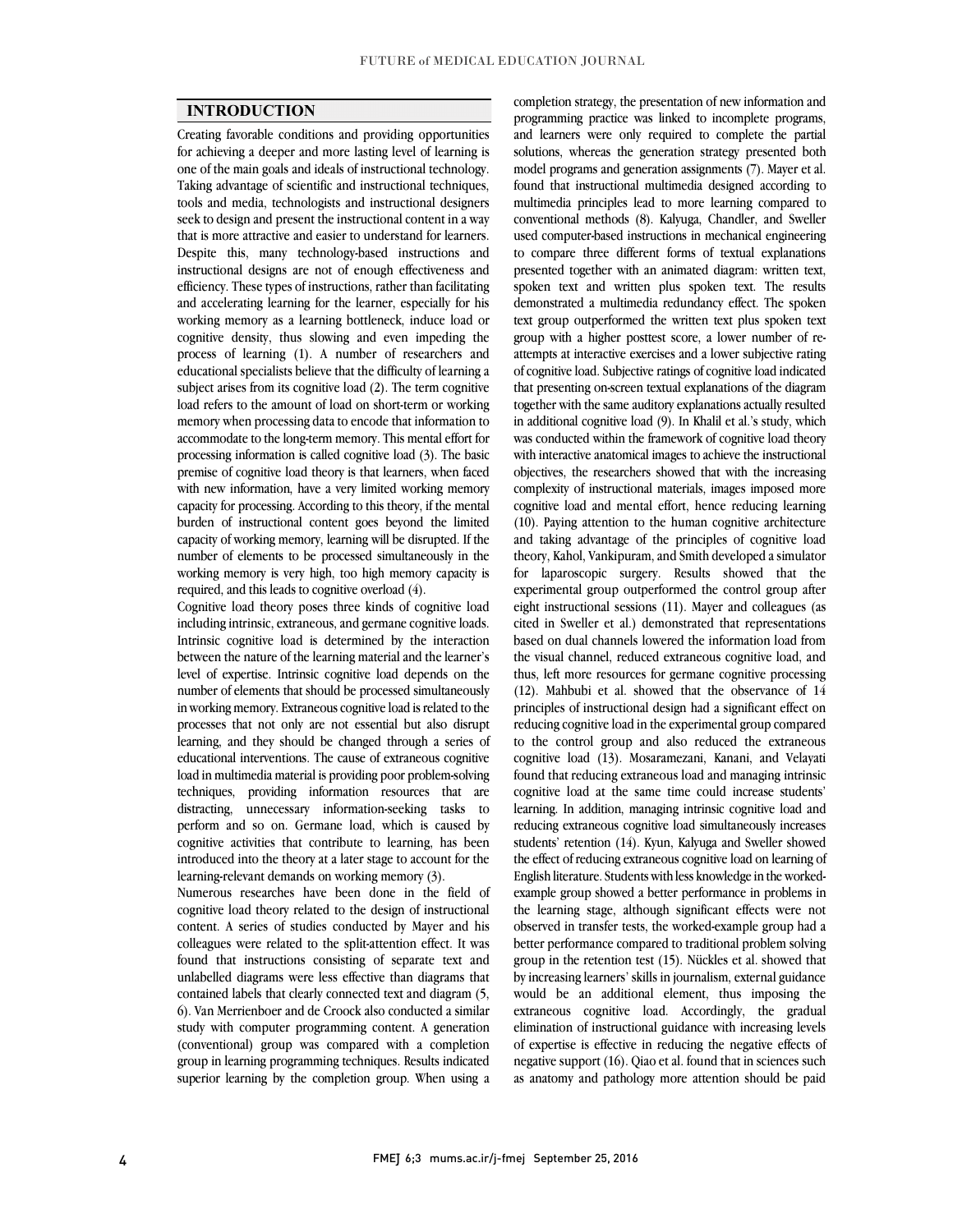to the extraneous cognitive load caused by false instructional design. They argued that overlooking this type of load in instructional content poses challenges that might hinder load theory's principles and procedures can be a useful framework for understanding the challenges and success related to the education of medical specialists. Zare, Salari and Sarikhani found that the use of cognitive load theory's and enhance learning in physiology courses (18). A review of the studies in the field of education and cognitive load shows that using cognitive load theory's effects and strategies in the teaching-learning process can lead to more efficient outcomes. The aim of this study was to examine the effectiveness of instructional multimedia based on reducing the extraneous cognitive load in English language learning students' learning (17). They also pointed out that cognitive instructional strategies could reduce extraneous cognitive load instructional materials and, accordingly, effective learning among Nursing students.

#### **METHODS**

 The present study was quasi-experimental in nature and pretest-posttest with control group in design. The population University of Medical Sciences during the academic year 2015- 2016. The students taking part in the study were selected based on a convenience sampling procedure and were, then, randomly assigned to either control  $(n = 17)$  or experimental group ( $n = 19$ ). The inclusion criterion was the students' involved all the undergraduate students of Nursing at Alborz consent to participation in the study.

 Two instruments were employed in the study: instructional multimedia lessons and an English grammar test. The instructional multimedia lessons included two separate study. One of the lessons was expected to induce high extraneous load due to the presence of the isolated elements effect (for the control group), and the other inducing low extraneous load due to the elimination of the isolated contents, the lessons were identical and consisted of English lessons designed and developed for the two groups in the elements effect (for the experimental group). In terms of grammar instructional points.

 The English grammar test included a 20-item multiple-choice instructional multimedia lessons. The test was used as both<br>instructional multimedia lessons. The test was used as both pretest and posttest; the order of the items across the two administrations was changed in order to minimize practice effect. Each correct item was given one point, adding up to the maximum score of 20. In terms of content validity, two<br>Earliek lagasses arguette shaded the items and accessor modifications were made. The test was also piloted among test measuring the grammar points delivered via the English language experts checked the items, and necessary

 15 students who did not take part in the study but were from the same population as that of the final sample. Based on the results, the Cronbach's alpha index, as the measure of internal consistency, was 0.79, suggesting the reliability of the test as a whole.

 pretest. The study involved two treatment sessions, each lasting about two hours. During the sessions, the lesson in which the isolated elements effect had been eliminated in order to reduce the extraneous cognitive load. The control group, in contrast, received the lesson with the isolated elements effect expected to induce a high level of the participants in both groups did the posttest. For analyzing the data, descriptive statistics followed by a one- way analysis of covariance (ANCOVA) were applied. All the  $\overline{a}$ One week prior to study proper, all the participants took the experimental group received the instructional multimedia extraneous cognitive load. At the end of the second session, analyses were completed using SPSS (version 20).

## **RESULTS**

 Table 1 shows the descriptive statistics related to the participants' scores on the English grammar test for both pretest and posttest.

 As the table shows, the participants' mean scores on the pretest for the two groups were close to one another before the treatment sessions. Nevertheless, the mean scores for both groups increased after the participants received their being higher than that of the other group. To investigate whether this difference on the posttest scores was statistically significant, an ANCOVA was conducted. The independent variable included group membership with two levels (viz., the scores on the posttest. The participants' scores on the pretest were also added as the covariate to balance out their pre-existing differences in terms of the knowledge of the English grammar points delivered via the instructional As viewed in the table, the participants in the experimental group (*M*=13.53, *SD*=2.09) significantly outperformed their counterparts in the control group (*M*=9.94, *SD* =2.22) on the posttest,  $F(1, 33) = 24.12$ ,  $p = .000$ , partial eta-squared<br> $= 42$ . The effect site activity is large associated to Galaxia guidelines (19), showed that 42% of the variation in the posttest scores could be explained by group membership. On the whole, the results suggested that the instructional extraneous cognitive load had a positive effect on the learning  $\ddot{\phantom{0}}$ lessons with the mean score for the experimental group control and experimental), and the dependent variable was multimedia lessons. Table 2 displays the results of the analysis. =.42. The effect size, which is large according to Cohen's multimedia lesson designed based on minimizing the level of of English grammar points among students of Nursing.

| Table 1. Descriptive Statistics of Pretest and Posttest Scores across Groups in the Study ( $N = 36$ ) |                          |      |                               |      |  |  |  |  |
|--------------------------------------------------------------------------------------------------------|--------------------------|------|-------------------------------|------|--|--|--|--|
| <b>Measure</b>                                                                                         | Control group $(n = 19)$ |      | Experimental group $(n = 17)$ |      |  |  |  |  |
|                                                                                                        | M                        | SD.  | M                             | SD.  |  |  |  |  |
| Pretest                                                                                                | 3.47                     | 2.81 | 3.63                          | 2.69 |  |  |  |  |
| Posttest                                                                                               | 9.94                     | 2.22 | 13.53                         | 2.09 |  |  |  |  |